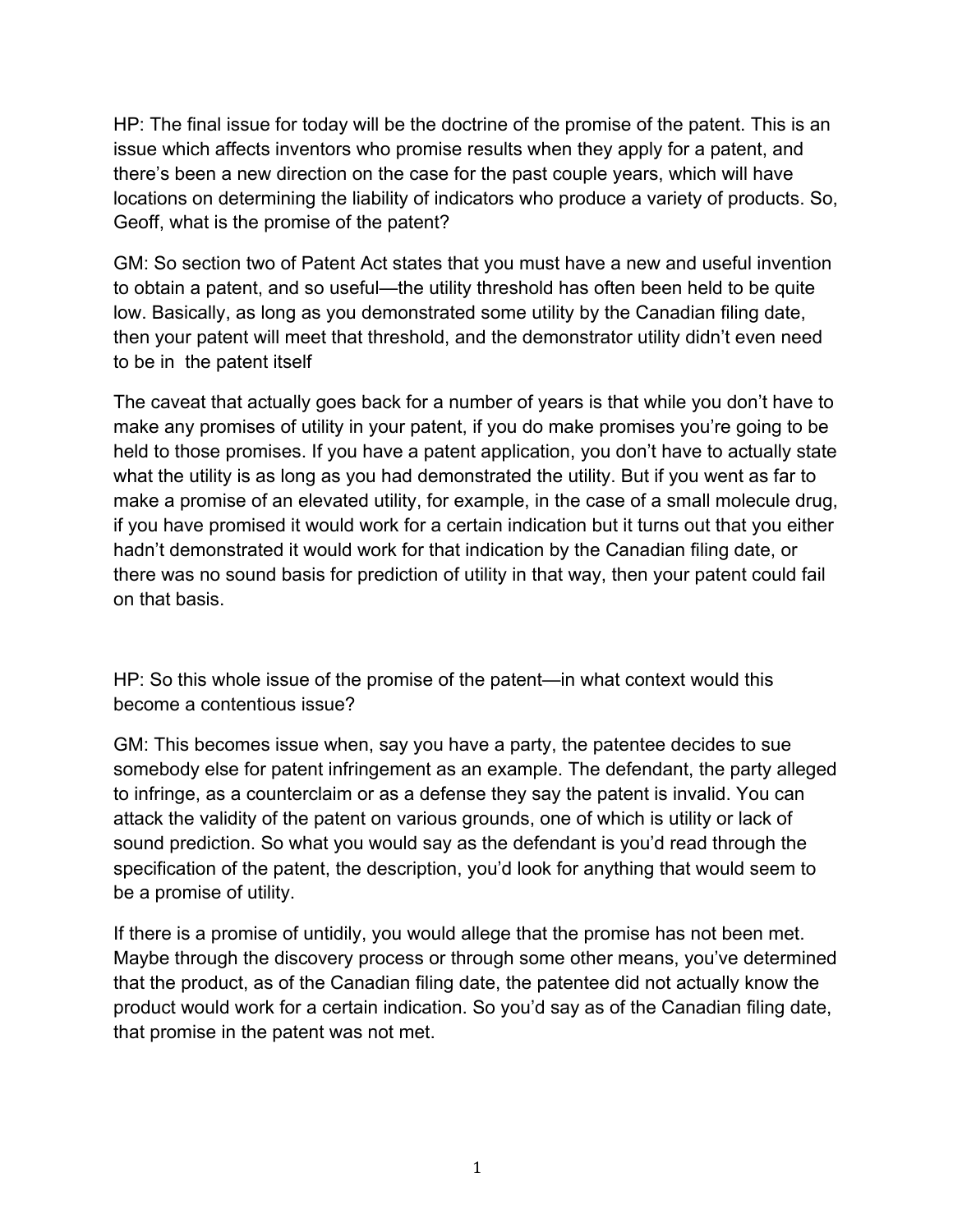HP: When you're applying for this patent, I guess there's a patent office when you submit your application. Is that the context we're talking about, when we're making promises in that application?

GM: Yes, exactly. You prepare and final the patent application with the Canadian patent office. There's a bit of back and forth with the patent office, they tell you to amend the language a bit. The patent office may challenge you on the wording or the scope of your patent claims.

Once you're ultimately granted a patent, then there's a grant date and it's enforced from 20 years from the filing date and you can enforce it. But if you then try to enforce it and the validity is challenged, the court looks at the description of the patent and if in that description, so what was originally filed, if there's words or phrases in there that suggest that the inventor or the patentee is promising that it works for certain things, that's the promise you're going to be held to.

HP: How has the Plavix case changed this?

GM: Right, so we were seeing this promise of the patent doctrine rise and rise in prominence in Canadian patent decisions over the past number of years. In recent years specifically in the pharmaceutical area, you saw it rise in prominence. And so, there were a lot of concerns that this promise of the patent was somehow creating some sort of different threshold that patentees, especially those that file in Europe or file in U.S, don't see in those jurisdictions, some elevated threshold for utility that was invalidating Canadian patents and those patents were being upheld in other jurisdictions.

So in 2013, in the case or the Federal Court of Appeal on the drug Plavix or Clopidogrel, the Court of Appeal pulled the reins back a bit and advocated for a bit more restrained approach to the restrained approach of the idea of the process of the patent. In that case, the court basically said you needed an express promise, not just a statement of an advantage or something like that. You have to look more closely at what was actually said, there has to be an express promise.

HP: What does an express promise look like?

GM: It will be a case by case basis. Obviously if the inventor uses the words I promise, it will work for that, but I don't know if it needs to be that explicit. A mere statement of advantage or hopes that it will work for something are not going to be held to be a promise that will invalidate a patent. The court will really look at expressed promises that are then unfulfilled and look at those as self inflicted wounds. But the court should also not be looking to invalidate a patent for an otherwise useful invention.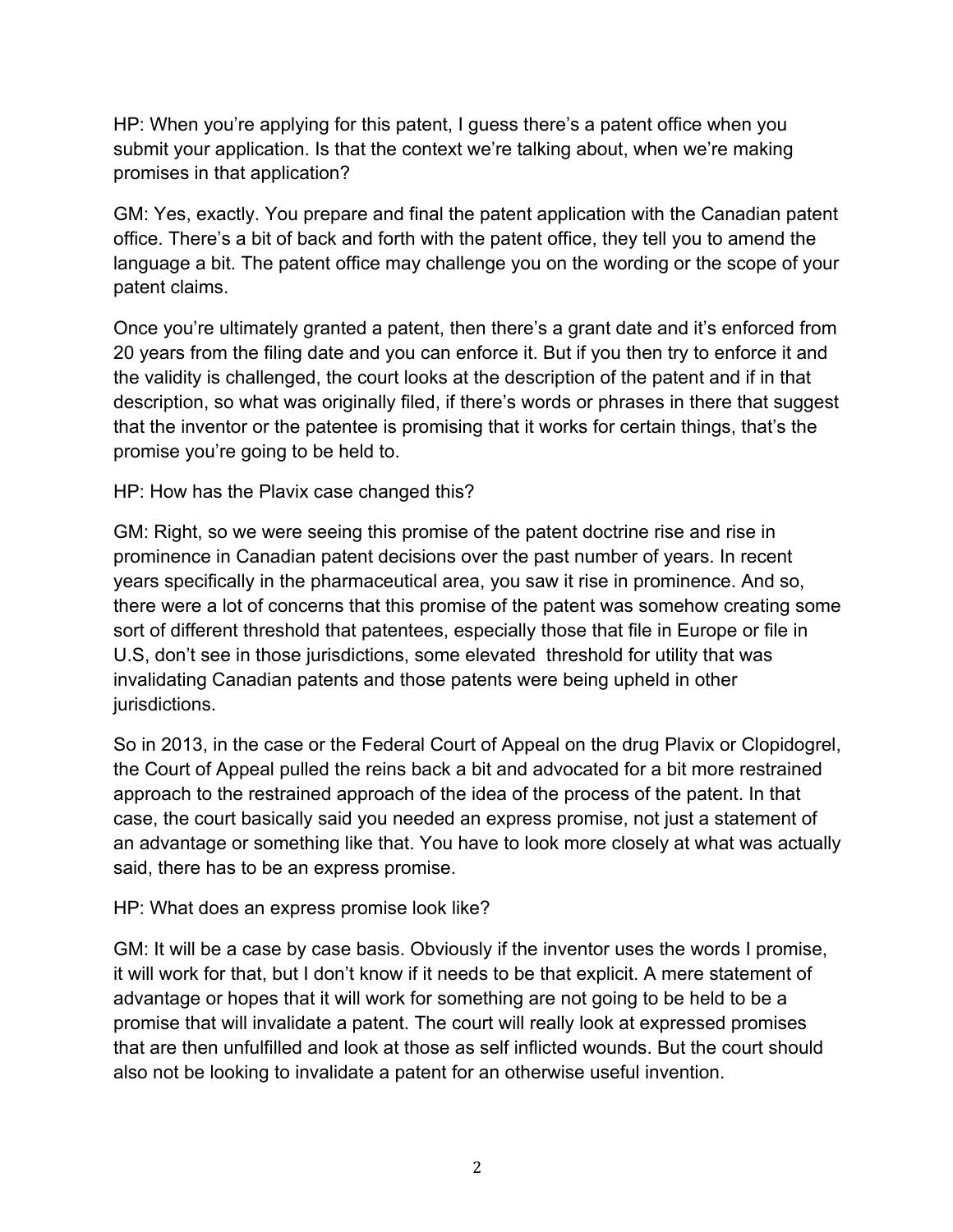HP: Can you give an example of when inventors have been held to their promises?

GM: I can think of at least two cases, and those as an example are, there are two Eli Lilly decisions, one on the drug Zyprexa. Tthe patent was, the claims were directed to use of Olanzapine for schizophrenia and then it was found that there was insufficient data to support that use of the drug for that indication. In a Strattera decision, which is another Eli Lilly decision on the drug atomoxetine, the court construed there were certain promises for use of ADHD of that drug, and looked at the studies that were actually done, and found the studies to be actually flawed, therefore they did not support a sound prediction of utility as of the Canadian filing date.

HP: What is the judiciary's rationale for holding inventors to their promises?

GM: If you look to the quid pro quo of the whole patent regime, the whole idea is that the patentee gives full disclosure of their invention. In exchange for that disclosure, they get their 20-year statutory monopoly. Where the patentee puts in their specification that the product will, they promise it will work for this or that, and that promise as it turns out was actually not a sound basis for obtaining their patent, they haven't fulfilled their end of the bargain.

HP: And so what are some takeaways lawyers should consider, if you're an IP lawyer and you're advising a client and their patent application process. What is something lawyers should tell them?

GM: So if you're advising your client with respect to preparing and filing the application, in particular if it's a client that's filed in other countries as well, you should make sure the client is aware of the way that Canada approaches promises and the specification. Make sure that you would typically want to avoid promises; you can state advantages, you can state things you would hope it would result in, but you would typically want to avoid promises unless those promises are substantiated as of the Canadian filing date.

HP: Are there any advantages for promising anything in the patent application?

GM: The only time you would want to promise something in a patent, I think, is if it were a selection patent. A selection patent is basically where you were seeking protection for a sub, a certain drug, for example, that was part of a previously disclosed genus of drugs. If you could establish that the later compound that you're seeking protection for has unexpected results, to substantiate or to sustain that selection patent, you're going to need to expressly state what those surprising or unexpected results are.

HP: And given the restraint approach by a judge in this area, is this a positive change in the area?